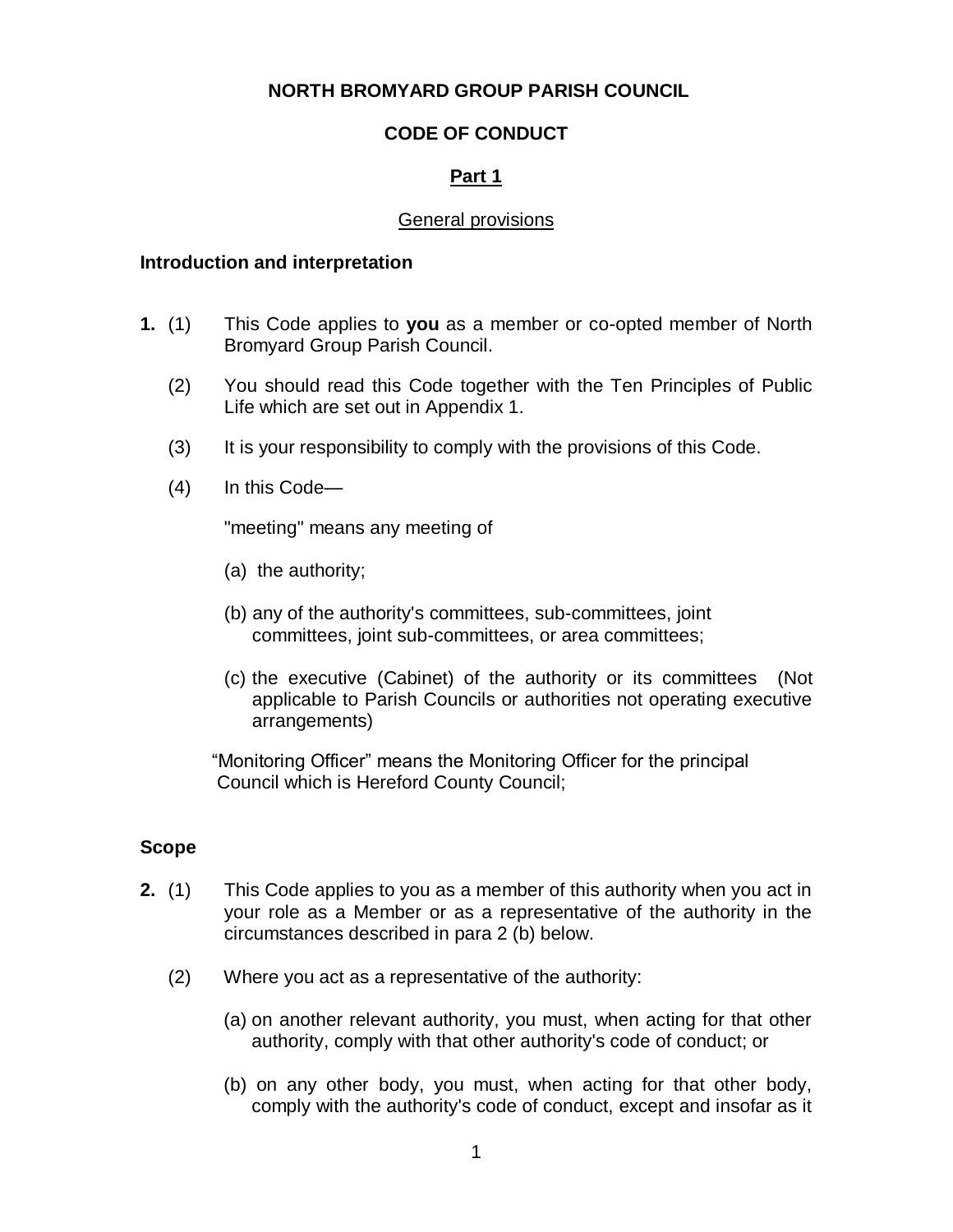conflicts with any other lawful obligations to which that other body may be subject.

### **General obligations**

- **3.** (1) You must treat others with respect.
	- (2) You must not:
		- (a) do anything which may cause your authority to breach any of the equality enactments;
		- (b) bully any person;
		- (c) intimidate or attempt to intimidate any person who is or is likely to be:
			- (i) a complainant,
			- (ii) a witness, or
			- (iii) involved in the administration of any investigation or proceedings,

in relation to an allegation that a member (including yourself) has failed to comply with the authority's Code of Conduct;

(d) do anything which compromises or is likely to compromise the impartiality of those who work for, or on behalf of, the authority.

### **4.** You must not:

- (a) disclose information given to you in confidence by anyone, or information acquired by you which you believe, or ought reasonably to be aware, is of a confidential nature, except where:
	- (i) you have the consent of a person authorised to give it;
	- (ii) you are required by law to do so;
	- (iii) the disclosure is made to a third party for the purpose of obtaining professional advice provided that the third party agrees not to disclose the information to any other person; or
	- (iv) the disclosure is:

(aa) reasonable and in the public interest; and

(bb) made in good faith and in compliance with the reasonable requirements of the authority; or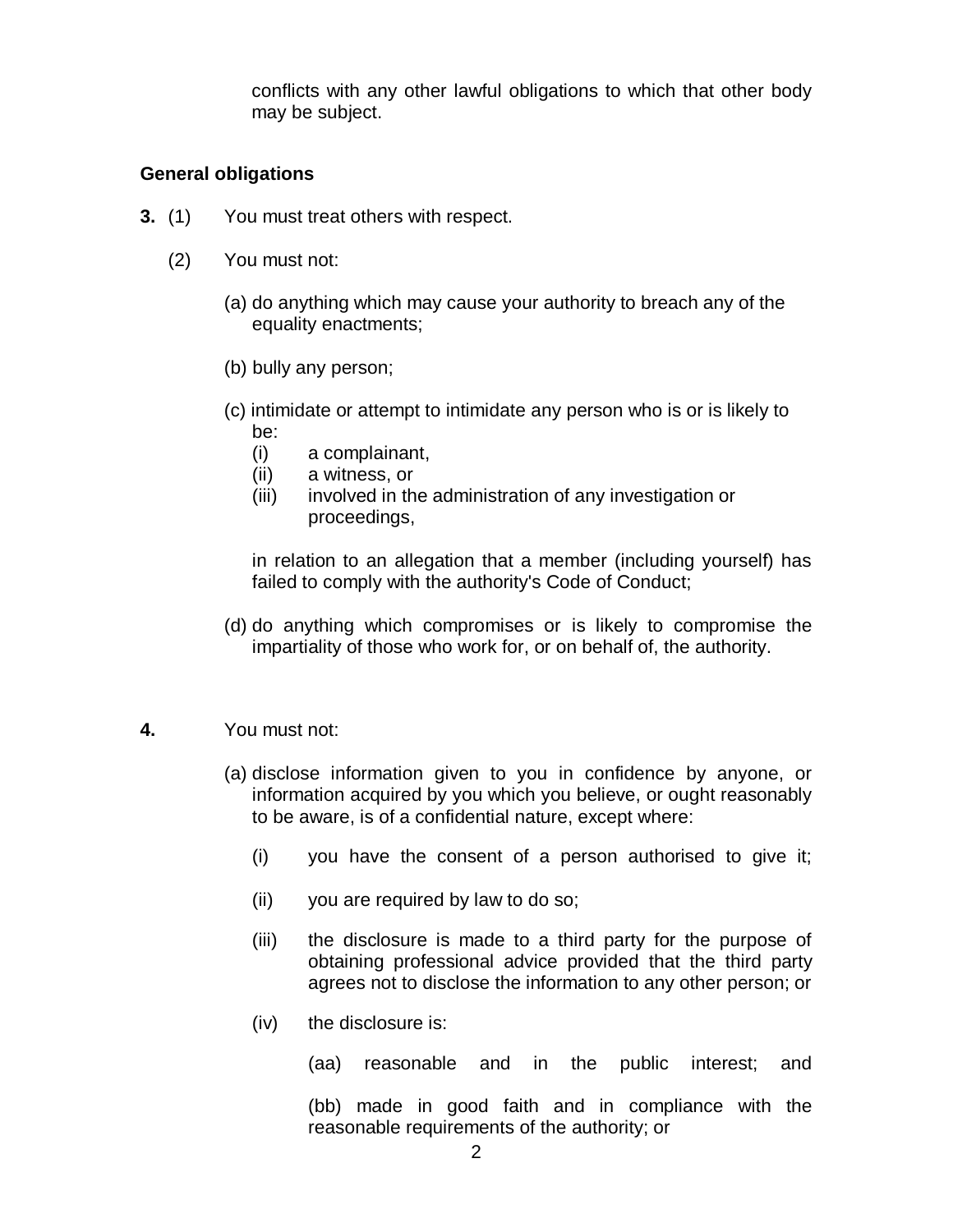- (b) prevent another person from gaining access to information to which that person is entitled by law.
- **5.** You must not conduct yourself in a manner which could reasonably be regarded as bringing your office or authority into disrepute.
- **6.** You:
	- (a) must not use or attempt to use your position as a member improperly to confer on or secure for yourself or any other person, an advantage or disadvantage; and
	- (b) must, when using or authorising the use by others of the resources of, or under the control of, the authority:
		- (i) act in accordance with the authority's reasonable requirements;
		- (ii) ensure that such resources are not used improperly for political purposes (including party political purposes); and
	- (c) must have regard to any applicable Local Authority Code of Publicity.
- **7.** You must:
	- (a) when reaching decisions on any matter have regard to any relevant advice provided to you by the authority's officers and in particular by the authority's Monitoring Officer and Section 151 Officer; and
	- (b) give reasons for all decisions in accordance with any statutory requirements and any reasonable additional requirements imposed by the authority
- **8**. You must not place yourself under any financial or other obligation to outside individuals or organisations that might seek to influence you in the performance of your official duties.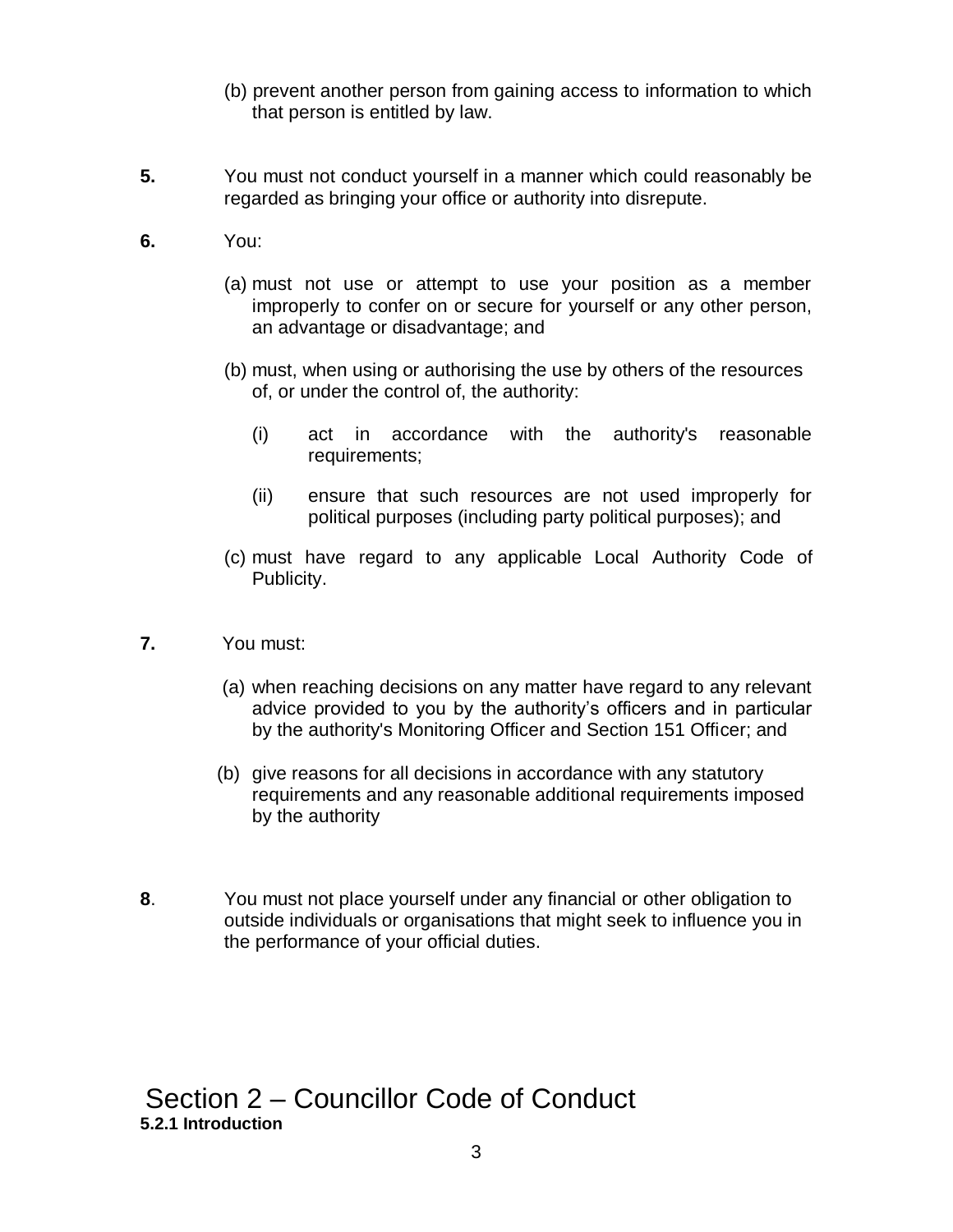5.2.2 This code has been adopted by the council as required by section 27 of the Localism Act 2011. The Council has a statutory duty to promote and maintain high standards of conduct by members and co-opted members of the council. The code sets out the standards that the council expects members to observe.

# **5.2.3 Who does the code apply to?**

5.2.4 The code applies to all members of the council and to all co-opted members of any committee, subcommittee or joint committee.

### **5.2.5 When does the code apply?**

5.2.6 The code applies whenever a member is acting in his or her capacity as a member, a representative of the council or when they claim to act or give the impression of acting as a member or representative of the council. It does not seek to regulate what members do in their purely private and personal lives, unless such conduct brings the council into disrepute.

# **5.2.7 What standards of conduct are members required to observe?**

5.2.8 When carrying out their role members should always act in accordance with the seven principles of public life, the council's PEOPLE values and the following standards;<br>  $\overline{a}$ 

| The seven principles of public life                                                                                                                                                                                                                                                                                                                                                                                | <b>Standards of conduct</b>                                                                                                                                                                                                                                                                                                                                                                                                                                                                                                                                                                                                                            |  |  |
|--------------------------------------------------------------------------------------------------------------------------------------------------------------------------------------------------------------------------------------------------------------------------------------------------------------------------------------------------------------------------------------------------------------------|--------------------------------------------------------------------------------------------------------------------------------------------------------------------------------------------------------------------------------------------------------------------------------------------------------------------------------------------------------------------------------------------------------------------------------------------------------------------------------------------------------------------------------------------------------------------------------------------------------------------------------------------------------|--|--|
| <b>Selflessness</b><br>Holders of public office should act solely in terms of<br>the public interest.                                                                                                                                                                                                                                                                                                              | A.1 Serve the public<br>A.2 Only take decisions in the<br>public interest<br>A.3 Treat everyone that they<br>deal with equally and with<br>respect and courtesy                                                                                                                                                                                                                                                                                                                                                                                                                                                                                        |  |  |
| Integrity<br>Holders of public office must avoid placing<br>themselves under any obligation to people or<br>organisations that might try inappropriately to<br>influence them in their work. They should not act or<br>take decisions in order to gain financial or other<br>material benefits for themselves, their family, or their<br>friends. They must declare and resolve any interests<br>and relationships | B.1 Should declare and resolve<br>their interests in accordance<br>with the law and with the<br>provisions of this code of<br>conduct.<br><b>B.2 Should not place</b><br>themselves in a position where<br>they either are, or give the<br>appearance that they are,<br>under any financial or other<br>obligation to anyone that might<br>seek to influence them in the<br>performance of their duties as a<br>Member<br>B.3 Should not act or take<br>decisions in order to (or attempt<br>to) confer or secure an<br>advantage, disadvantage,<br>financial gain or other material<br>benefits for themselves, their<br>family or close associations |  |  |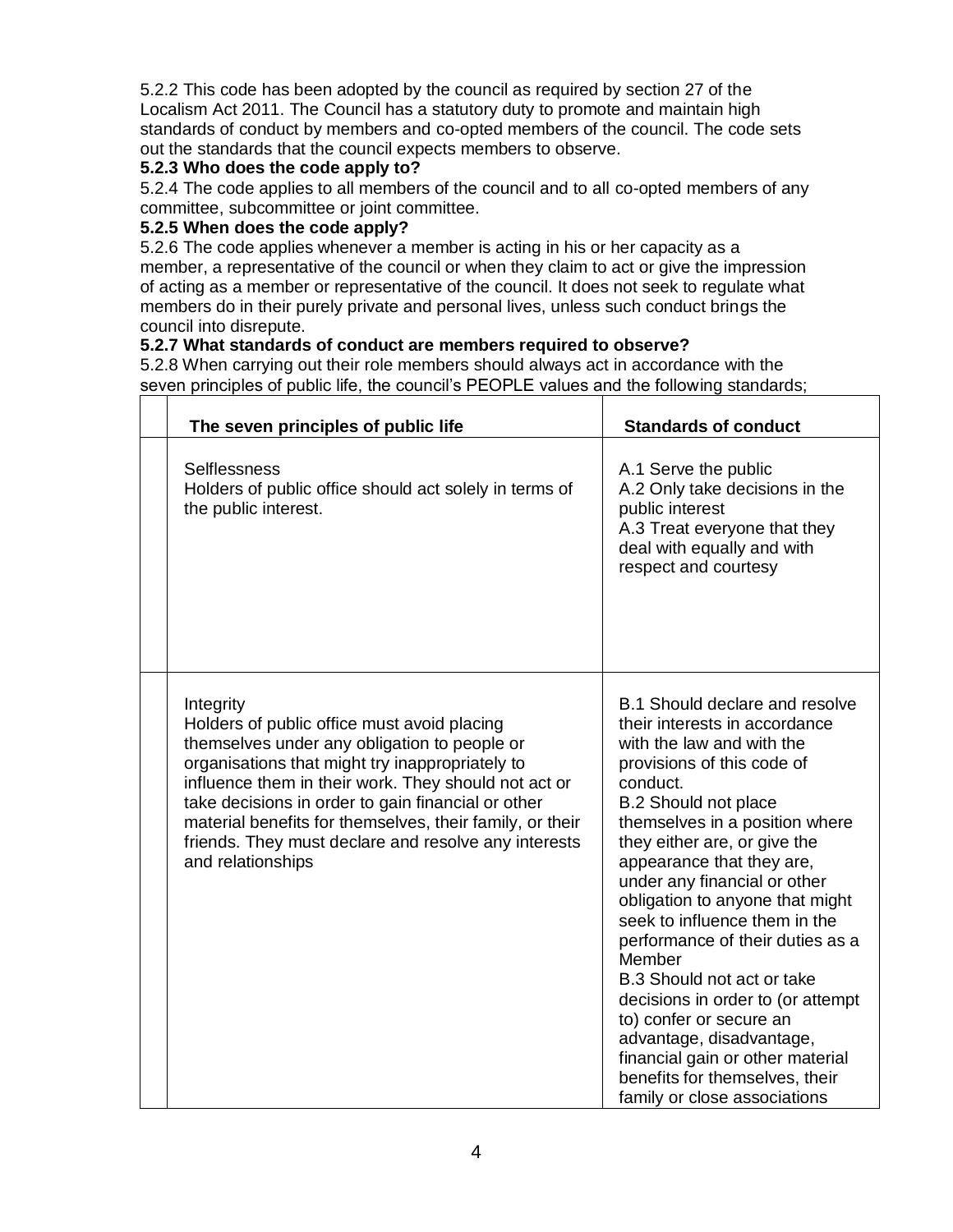|                                                                                                                                                                                                                           | B.4 Should declare gifts and<br>hospitality that they are<br>offered whether accepted or<br>not where the value exceeds<br>£20<br><b>B.5 Maintain confidentiality</b><br>and not disclose information<br>given to them in confidence                                                                                                                                                                                                                  |
|---------------------------------------------------------------------------------------------------------------------------------------------------------------------------------------------------------------------------|-------------------------------------------------------------------------------------------------------------------------------------------------------------------------------------------------------------------------------------------------------------------------------------------------------------------------------------------------------------------------------------------------------------------------------------------------------|
| Objectivity<br>Holders of public office must act and take decisions<br>impartially, fairly and on merit, using the best evidence<br>and without discrimination or bias                                                    | C.1 Act and take decisions<br>impartially, fairly and on merit,<br>using the best evidence and<br>without discrimination or bias                                                                                                                                                                                                                                                                                                                      |
| Accountability<br>Holders of public office are accountable to the public<br>for their decisions and actions and must submit<br>themselves to the scrutiny necessary to ensure this.                                       | D.1 Be accountable to the public<br>for their decisions and actions<br>D.2 Co-operate fully with any<br>scrutiny appropriate to their<br>particular role or office<br>D.3 Act in accordance with the<br>member and officer relations code<br>D.4 Act in accordance with the<br>constitution procedural rules and<br>codes<br>D.5 Do not prevent another<br>person from gaining access to<br>information to which that person is<br>entitled to by law |
| Openness<br>Holders of public office should act and take decisions<br>in an open and transparent manner.<br>Information should not be withheld from the public<br>unless there are clear and lawful reasons for so doing. | E.1 Be as open as possible about<br>their decisions and actions and<br>should give reason for their<br>decisions and actions<br>E.2 Complete and maintain an up<br>to date register of interests<br>E.3 Do draw attention to any code<br>of conduct interest when<br>performing their duties as a<br>Member<br>E.4 Do not bully, harass,<br>intimidate or attempt to intimidate<br>any person                                                         |
| Honesty<br>Holders of public office should be truthful.                                                                                                                                                                   | F.1 Be truthful<br>F.2 Declare any private interests<br>that relate to their duties as a<br>Member and resolve any such<br>conflict in a way that protects the<br>public interest<br>F.3 Only use the resources of the<br>authority in accordance with the<br>reasonable requirements set out<br>for their use from time to time.                                                                                                                     |
| Leadership<br>Holders of public office should exhibit these principles<br>in their own behaviour. They should actively promote<br>and robustly support the principles and be willing to                                   | G.1 Actively promote and robustly<br>support leadership principles<br>G.2 Be willing to challenge poor<br>behaviour wherever it occurs                                                                                                                                                                                                                                                                                                                |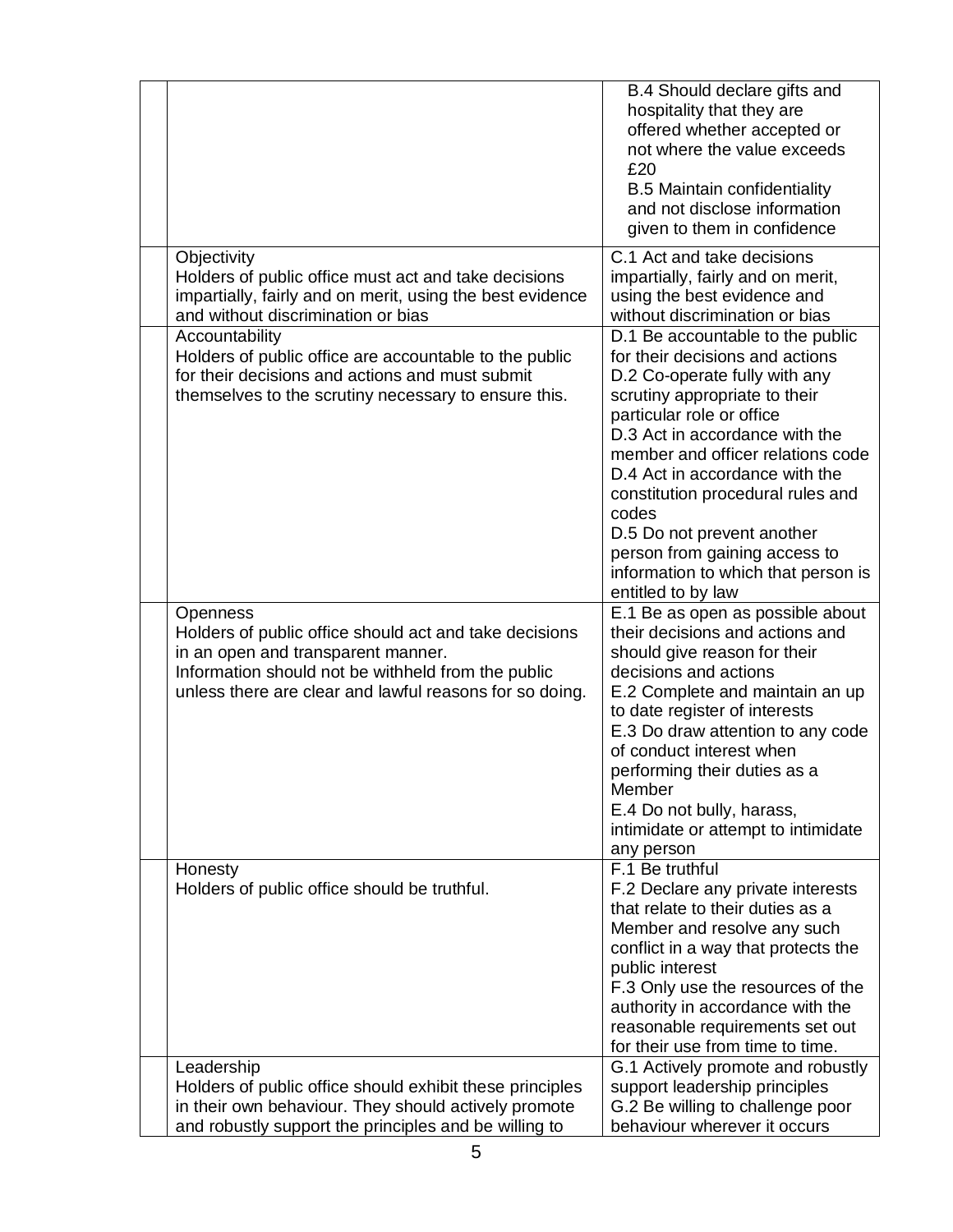| challenge poor behaviour wherever it occurs. | G.3 Never undertake any action<br>which would bring the council,<br>members or officers into disrepute<br>G.4 Never make vexatious,<br>malicious or frivolous complaints<br>against other members or anyone<br>who works for, or on behalf of,<br>your authority |
|----------------------------------------------|------------------------------------------------------------------------------------------------------------------------------------------------------------------------------------------------------------------------------------------------------------------|

### **5.2.9 Code of conduct interests**

### **5.2.10 Registerable Interests**

5.2.11 The monitoring officer will maintain a register of interests which can be inspected at Herefordshire Council, Governance and Democratic Services, 33-35 Union Street, St Peters Square, Hereford, HR1 2HX and found at Members' Register of Interests. 5.2.12 The register of interests contains two schedules. Schedule 1 are interests defined by regulations made under section 30(3) of the Localism Act 2011("the Act"), Schedule 2 are interests that Herefordshire council considers are appropriate to register and disclose.

**5.2.13 Schedule 1 Interests** (defined as disclosable pecuniary interests under the Act) may be amended from time to time by regulation but at 19 May 2017 were1:-

| Employment, office, trade or<br>profession | Any employment, office, trade, profession<br>or vocation carried out for profit or gain                                                                                                                                                                                                            |
|--------------------------------------------|----------------------------------------------------------------------------------------------------------------------------------------------------------------------------------------------------------------------------------------------------------------------------------------------------|
| Sponsorship                                | Any payment or provision of any other<br>financial benefit (other than from the<br>relevant authority) made or provided within<br>the relevant period in respect of any<br>expenses incurred by a person in carrying<br>out duties as a member, or towards the<br>election expenses of that person |
| <b>Contracts</b>                           | Any contract which is made between the<br>relevant person (or body in which the<br>relevant person has a beneficial interest)<br>and the relevant authority-<br>1. Under which goods or services are to be<br>provided or works are to be executed; and<br>2. Which has not been fully discharged  |
| Land                                       | Any beneficial interest in land which is<br>within the area of the relevant authority                                                                                                                                                                                                              |
| <b>Licenses</b>                            | Any licence (alone or jointly with others) to<br>occupy land in the area of the relevant<br>authority for a month or longer                                                                                                                                                                        |
| <b>Corporate tenancies</b>                 | Any tenancy where (to the persons<br>knowledge):<br>1. The landlord is the relevant authority;<br>and<br>2. The tenant is a body in which the                                                                                                                                                      |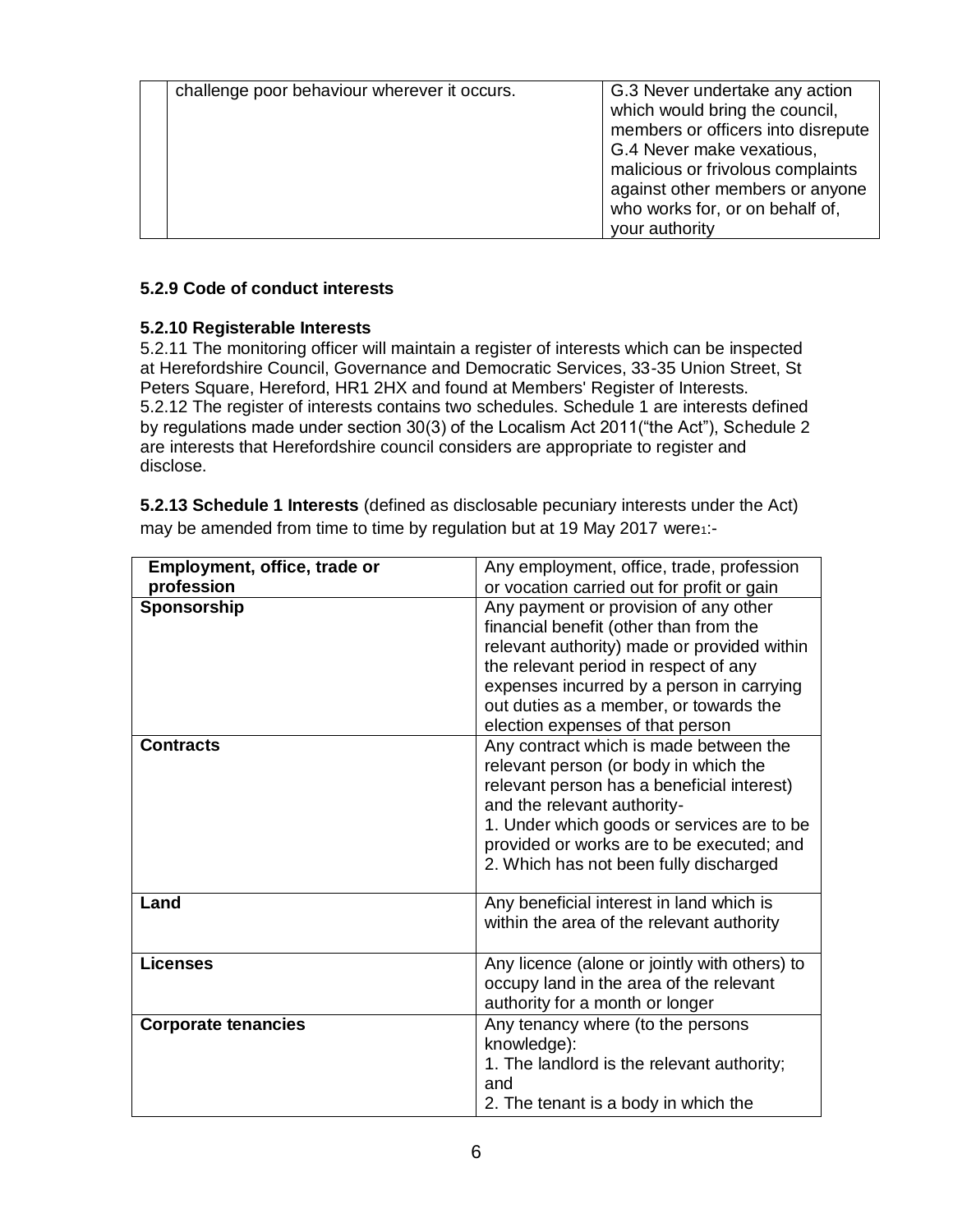|                   | relevant person has a beneficial interest                                                                                                                                                                                                                                                                                                                                                                                                                                                                                                                                                                                      |
|-------------------|--------------------------------------------------------------------------------------------------------------------------------------------------------------------------------------------------------------------------------------------------------------------------------------------------------------------------------------------------------------------------------------------------------------------------------------------------------------------------------------------------------------------------------------------------------------------------------------------------------------------------------|
| <b>Securities</b> | Any beneficial interest in securities of a<br>body where:<br>1. That body (to the persons knowledge)<br>has a place of business or land in the area<br>of the relevant authority; and<br>2. Either:-<br>2.1 The total nominal value of the<br>securities exceeds £25,000 or one<br>hundredth of the total issued share capital<br>of that body; or<br>2.2 If the share capital of that body is of<br>more than one class, the total nominal<br>value of the shares in any one class in<br>which the relevant person has a beneficial<br>interest that exceeds one hundredth of the<br>total issued share capital of that class |

### **5.2.14 Schedule 2 interests** are:

| Any body of which the member is in a<br>position of general control or<br>management (this does not include<br>general membership or subscription or<br>where the member is appointed or<br>nominated by the council) | Including<br>Any body exercising functions of a public<br>nature<br>Any body directed to charitable purposes<br>Any body whose principle purposes<br>includes the influence of public opinion<br>or policy (including any political party)<br>Any body which is not open to the public<br>without formal membership |
|-----------------------------------------------------------------------------------------------------------------------------------------------------------------------------------------------------------------------|---------------------------------------------------------------------------------------------------------------------------------------------------------------------------------------------------------------------------------------------------------------------------------------------------------------------|
| Any gifts or hospitality which the<br>member has been offered by virtue of<br>their office (whether accepted or<br>refused) where in excess of £20<br>Trade Union membership                                          |                                                                                                                                                                                                                                                                                                                     |

### **5.2.15 Other declarable interests**

5.2.16 If a matter to be considered affects the welfare or financial position (positively or negatively) of the member, a member of their family, and or a close personal associate to a greater extent than others in the member's ward: then there is a requirement to declare such an interest.